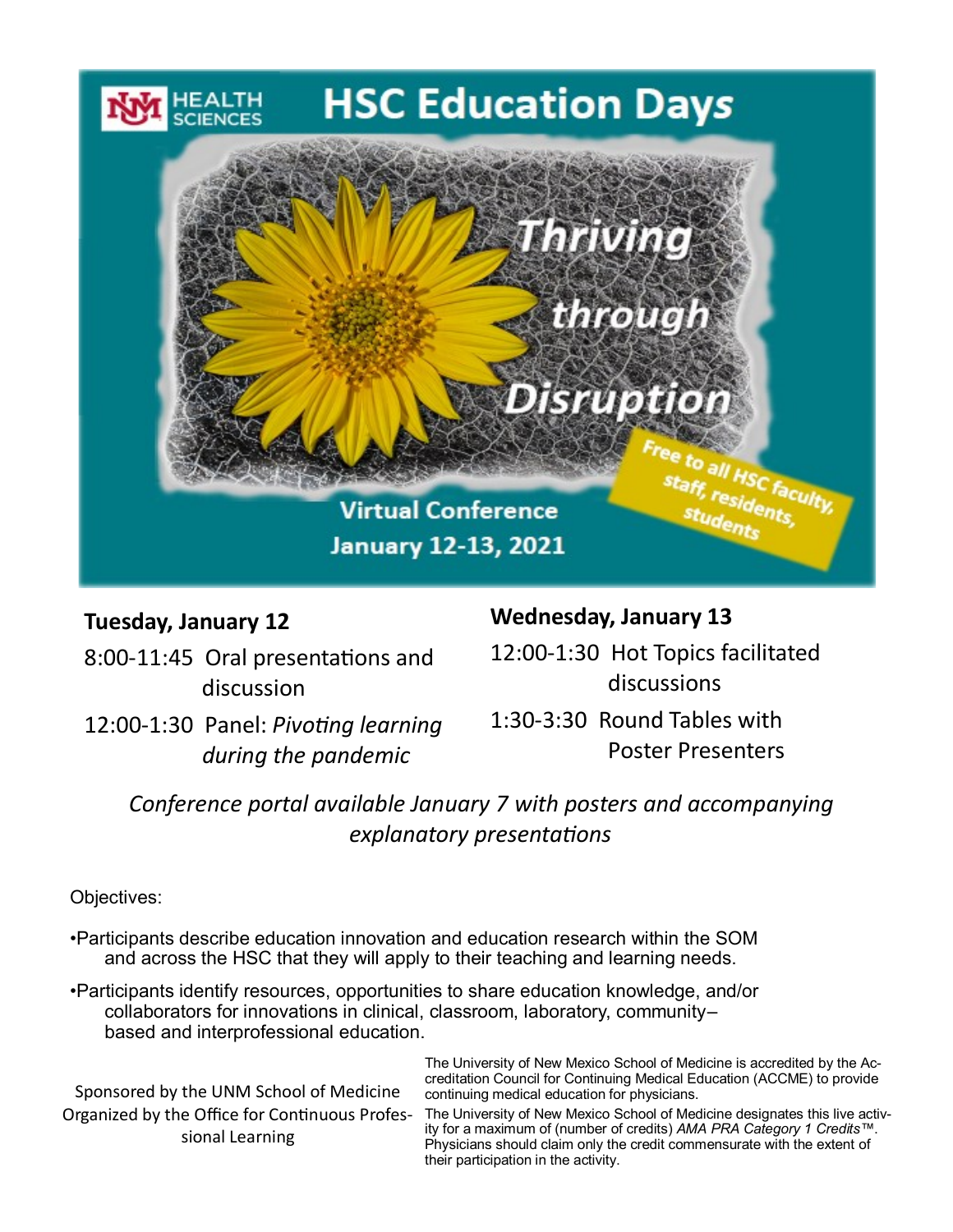

# **Tuesday, January 12, 2021**

## **Oral Presentations and Discussion | 8:00 - 11:45 am**

#### **Moderator: Nancy L. Shane, PhD, Program Evaluation, Education, & Research**

| $8:15 - 8:40$ am | <b>Welcome and Opening Remarks</b>                                                        |                                                                                                                               |
|------------------|-------------------------------------------------------------------------------------------|-------------------------------------------------------------------------------------------------------------------------------|
| $8:40 - 9:00$ am | Utilizing Student and Faculty Feedback to Improve<br>Remote Delivery of PharmD Curriculum | Krystal L. Ward, MA, MBA<br>Joe R. Anderson, PharmD,<br><b>College of Pharmacy</b>                                            |
| $9:00 - 9:20$ am | Pivoting to Address a New Reality: A Novel Curriculum on<br>COVID-19                      | Elizabeth Lawrence, MD, Internal<br>Medicine<br>Felisha Rohan-Minjares, MD, Family<br>& Community Medicine                    |
| $9:20 - 9:40$ am | <b>Creative Activities for Trying Times</b>                                               | Crystal Sanchez, MSN<br>Christopher Nelson, MSN,<br><b>College of Nursing</b>                                                 |
| 9:40 - 10:00 am  | <b>Break</b>                                                                              |                                                                                                                               |
| 10:00 - 10:20 am | Creating a Database for Dermatologic Conditions in<br>Skin of all Colors                  | Sabah Osmani, BA,<br>Towela King, BS, School of Medicine<br>Charles Phillips, MD, Dermatology<br>Aimee Smidt, MD, Dermatology |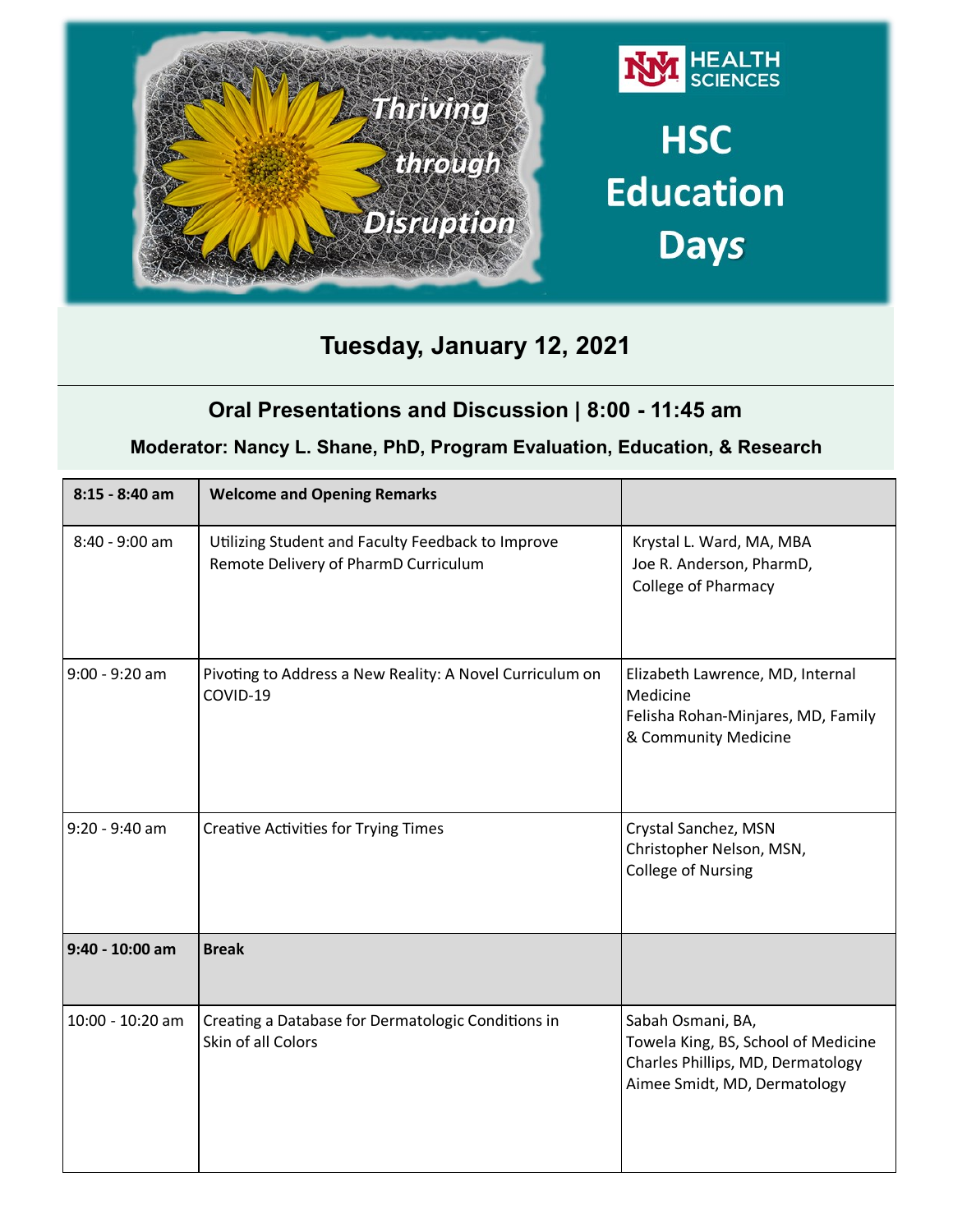

# **Tuesday, January 12, 2021**

## **Oral Presentations and Discussion | 8:00 - 11:45 am**

| 10:20 - 10:40 am | New Mexico American College of Physicians Book Clubs:<br>A Unique Form of Learning                                                                                                                                                                            | Amanda L. Collar, BS, Molecular<br>Genetics and Microbiology,<br><b>School of Medicine</b><br>Heather Brislen, MD, Lagom Health<br>Krystal Chan, MD, Internal Medicine                                                                                                                |
|------------------|---------------------------------------------------------------------------------------------------------------------------------------------------------------------------------------------------------------------------------------------------------------|---------------------------------------------------------------------------------------------------------------------------------------------------------------------------------------------------------------------------------------------------------------------------------------|
| 10:40 - 11:00 am | Adapting an Interprofessional Education (IPE) Case Activity<br>from Face-to-Face to Online in the Season of a Pandemic:<br>A Transitions of Care Geriatric Case Managed by<br>Pharmacy, Physical Therapy and Occupational Therapy IPE<br><b>Student Teams</b> | Melanie Dodd, PharmD, PhC, College<br>of Pharmacy<br>Deborah Doerfler, PT, DPT, PhD,<br>Physical Therapy<br>Jessica Salazar, MOT, OTR/L,<br><b>Occupational Therapy</b>                                                                                                               |
| 11:00 - 11:20 am | IPE - Pharmacology in the Clinic                                                                                                                                                                                                                              | James Nawarskas, PharmD,<br><b>College of Pharmacy</b><br>Ann Morrison, MD, Internal Medicine<br>Heidi Honegger Rogers, DNP, FNP-C,<br><b>College of Nursing</b><br>Shelly McLaughlin, MS, EMT-1,<br><b>Emergency Medicine</b><br>Jennifer Drexler, MSN, College of<br><b>Nursing</b> |
| 11:20 - 11:40 am | <b>Question Formulation Skills Improvement Among</b><br>First-Year Medical Students                                                                                                                                                                           | Jon Eldredge, MLS, MS, PhD, HSLIC<br>School of Medicine, College of<br>Pharmacy<br>Melissa Schiff, MD<br>Jens Langsjoen, MD, MSCR,<br><b>Internal Medicine</b>                                                                                                                        |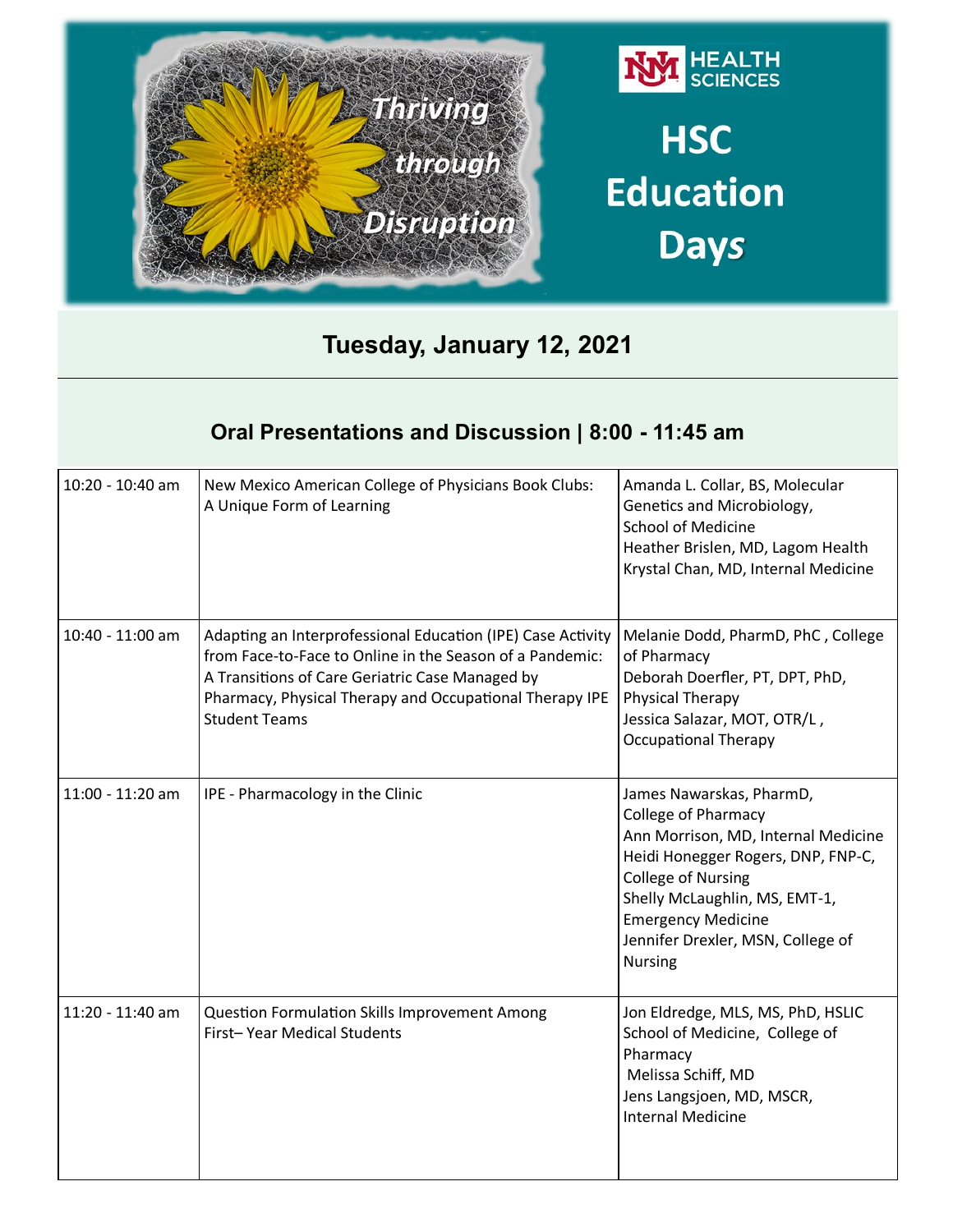

# **Tuesday, January 12, 2021**

## **12:00 - 1:30 pm Pivoting Learning During the Pandemic Moderator: Gary A. Smith, PhD, Associate Dean, Continuous Professional Learning**

**Panelists** 

Joe Anderson, PharmD, College of Pharmacy

Beth Moody Jones, PT, DPT, EdD, Physical Therapy, School of Medicine

Ann Morrison, MD, Internal Medicine, School of Medicine

Sarah Patel, MSN, College of Nursing

Felisha Rohan-Minjares, MD, Family & Community Medicine, School of Medicine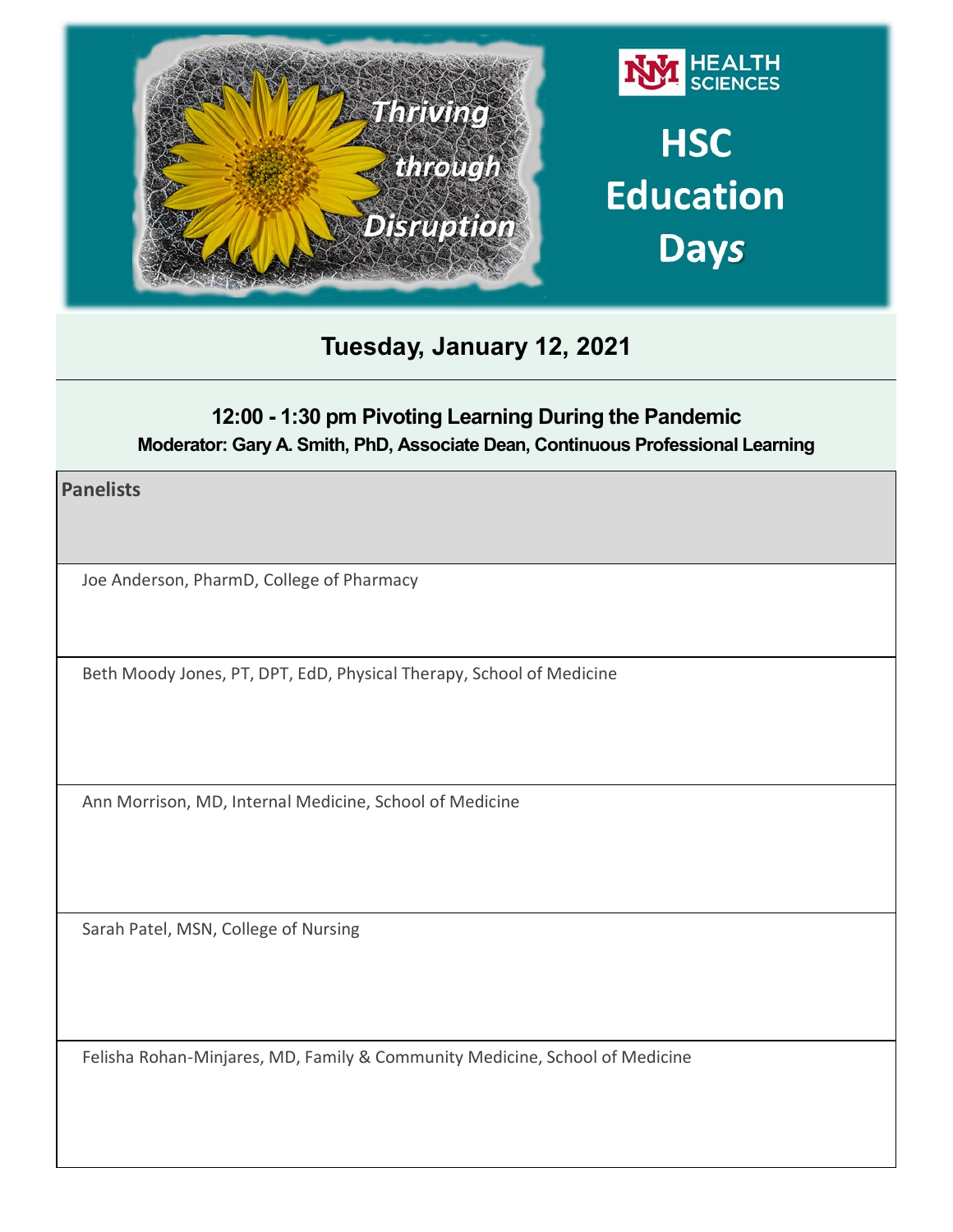

#### **12:00 -1:30 pm Hot Topics facilitated discussion**

Recurring concurrent discussion sessions every 30 minutes.

| <b>Hot Topic</b>                                                                                                                  | <b>Facilitators</b>                                                                                                                                                                                                                  |
|-----------------------------------------------------------------------------------------------------------------------------------|--------------------------------------------------------------------------------------------------------------------------------------------------------------------------------------------------------------------------------------|
| Experiential learning: Clerkships in Medically<br><b>Underserved Communities</b>                                                  | Crystal Krabbenhoft, BS, Family and Medicine<br>Rob Williams, MD MPH, Family & Community Medicine<br>RUUP Scholars, School of Medicine                                                                                               |
| Learning From Lived Experiences Of Virtual<br><b>Simulation Education</b>                                                         | Ming-Li Wang, MD, Department of Surgery                                                                                                                                                                                              |
| Who are you? Asking about identity in the Medical<br><b>Student Wellness Survey</b>                                               | Nancy Shane, PhD, Program Evaluation, Education and Research                                                                                                                                                                         |
| Developing Research Design and Analysis<br>Training for Medical Residents and Fellows:<br>On-Demand and Individual-Need - Focused | Yiliang Zhu, PhD, Internal Medicine<br>Laura Chanchien Parajón, MD, MPH,<br>Family & Community Medicine<br>Hengameh Raissy, PharmD, Pediatrics<br>Jessica Reno, MPH, Internal Medicine<br>Melissa Schiff, MD, MPH, Internal Medicine |
| Interactive Teaching with Zoom                                                                                                    | Paul Perea, MA, UME Academic Multimedia Services                                                                                                                                                                                     |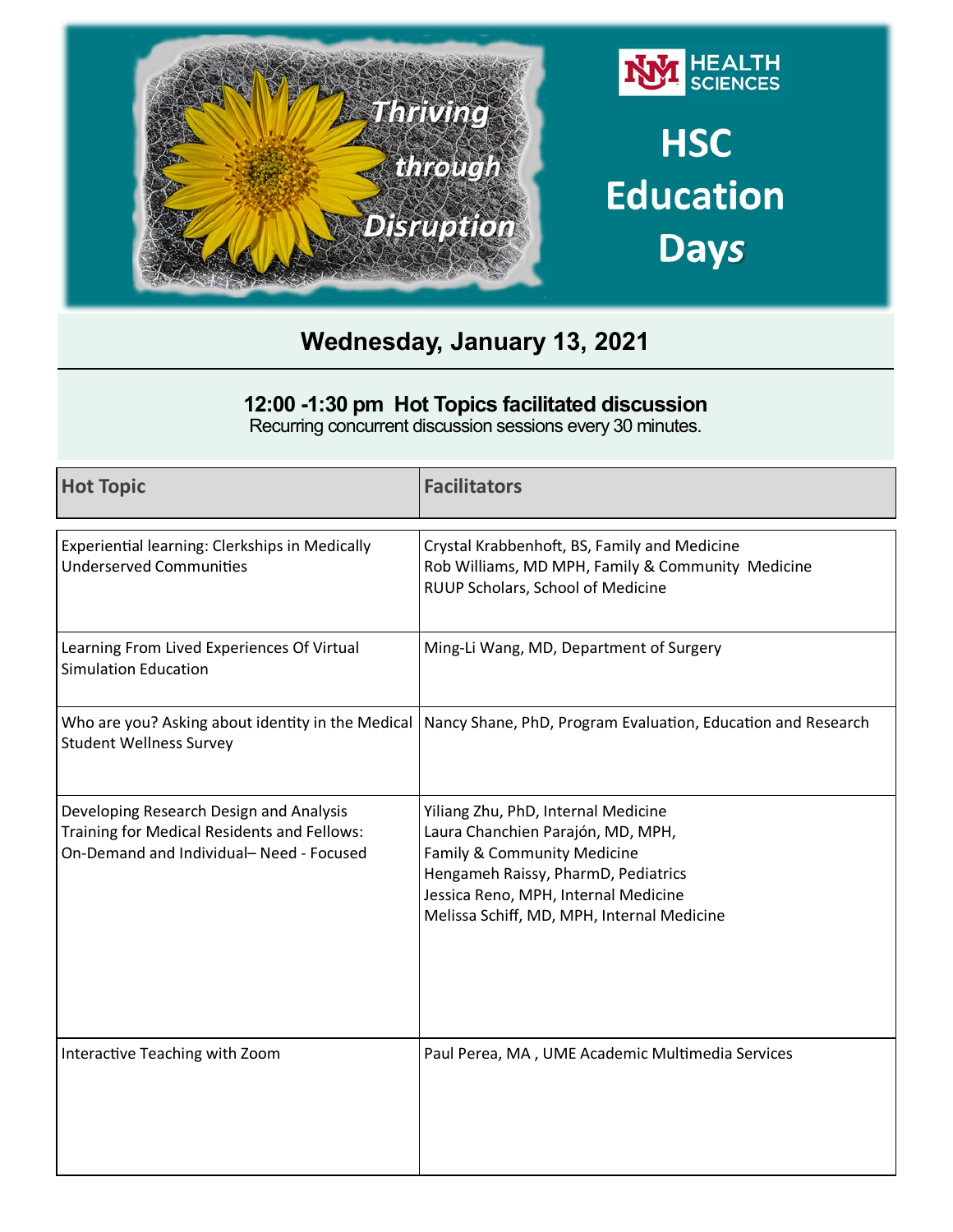

### **Round Tables with Poster Presenters | 1:20 - 3:30 pm**

|--|

#### **Academic Outcomes from Planned and Unplanned Curricular Changes**

| Nancy Shane, PhD, UME Program Evaluation,                                                                                                                                     | Can Data Dashboards Guide a Complex Curriculum |
|-------------------------------------------------------------------------------------------------------------------------------------------------------------------------------|------------------------------------------------|
| <b>Education and Research</b>                                                                                                                                                 | Renewal?                                       |
| Stephen Esguerra, BS, School of Medicine<br>Fiona Nguyen, BS, School of Medicine<br>Ming-Li Wing, MD Surgery<br>Bradley Pickett, MD, Surgery - ENT<br>Joyce Pang, MD, Surgery | Impact of Virtual Curriculum on Shelf Exams    |

#### **Assessing and Shaping Students' Professional Development**

| Christine H. Teng, BS, School of Medicine                                                                                                                   | Creating and Implementing an Anesthesiology Selective                                        |
|-------------------------------------------------------------------------------------------------------------------------------------------------------------|----------------------------------------------------------------------------------------------|
| Daniel Pitcher, BS, School of Medicine                                                                                                                      | Rotation in the University of New Mexico School of                                           |
| Terra L. Wubbenhorst, MD                                                                                                                                    | Medicine Phase II Curriculum                                                                 |
| Hannah Howse, BA, School of Medicine<br>Promise Bood, BA, School of Medicine<br>Tom Markle, PhD, Applied Cognition<br>Patrick Rendón, MD, Internal Medicine | The Influence of Institutional Trust on the Academic<br><b>Decisions of Medical Students</b> |

#### **Community and Cultural Competency**

| Crystal Krabbenhoft, BS, Family & Community Medicine<br>Jesse Barnes, MD, First Choice Community Healthcare<br>Rob Williams, MD MPH, Family & Community Medicine                          | Working With Communities: Rural and Urban Underserved<br>Program Scholars Take on Broader Health Issues           |
|-------------------------------------------------------------------------------------------------------------------------------------------------------------------------------------------|-------------------------------------------------------------------------------------------------------------------|
| Rose Vallejo, PT, DPT, Physical Therapy                                                                                                                                                   | Incorporating a Flipped Classroom in a Medical Spanish<br>Course Designed with Role-Playing Experiential Learning |
| Anusara Carolyn Ice, MSc, School of Medicine<br><b>Heather Metcalf</b><br>Rachel Mnuk, MPH, Epidemiology<br>Ann Morrison, MD, Internal Medicine<br>Leonard Noronha, MD, Internal Medicine | Early Introduction of Trauma-Informed Care in a Medical<br>School Curriculum                                      |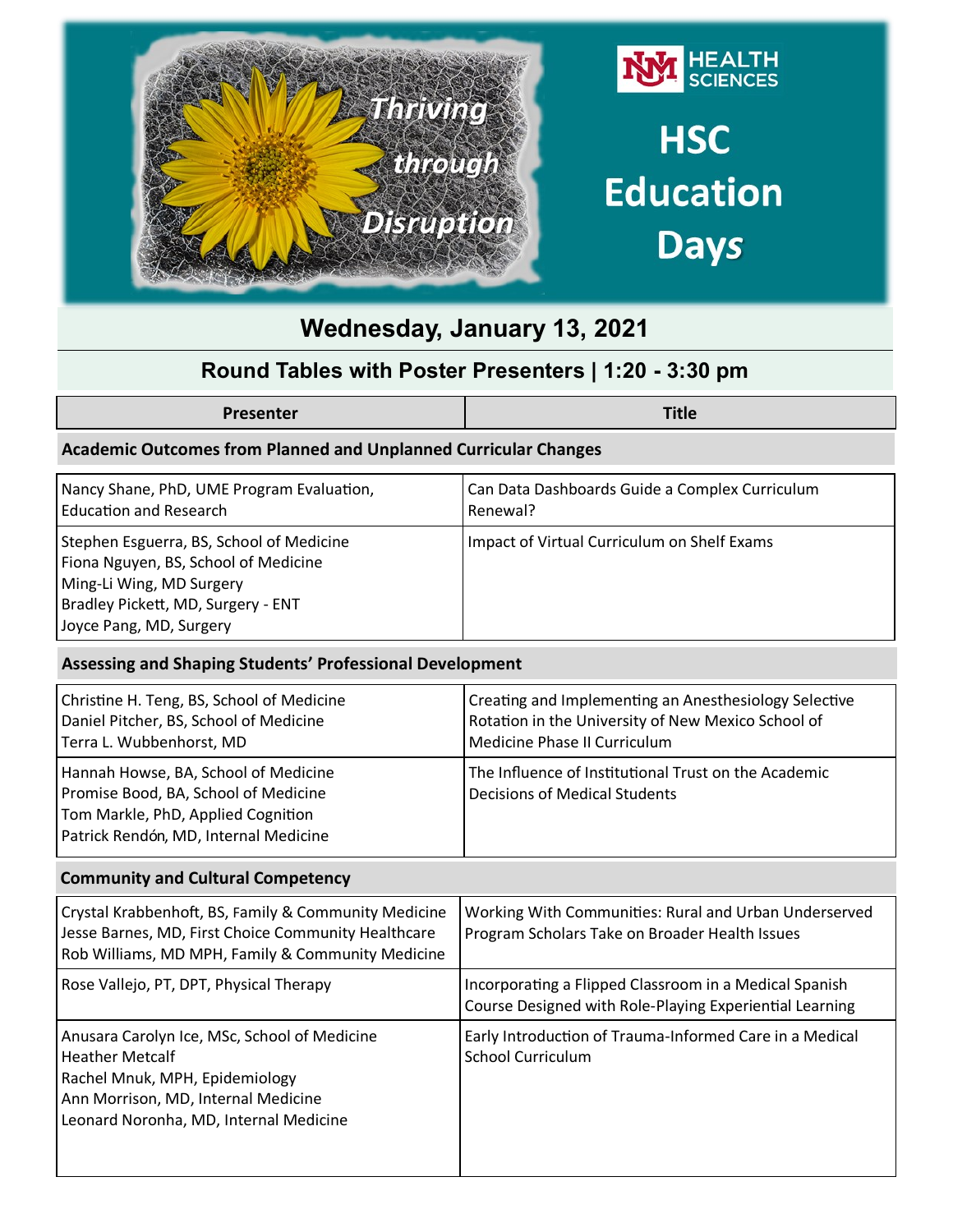

#### **Learning and Sharing COVID knowledge**

| Fiore Casale, MMS<br>Sally Midani, BS, School of Medicine<br>Elizabeth Lawrence, MD, Internal Medicine<br>Felisha-Rohan Minjares, MD, Family & Community Medicine<br>Rebecca Williams, MD, PhD, Surgery<br>Rebecca Hartley, PhD, Cell Biology & Physiology | COVID-19 in 2020: Defining Medical Student Roles During the<br>Pandemic                         |
|------------------------------------------------------------------------------------------------------------------------------------------------------------------------------------------------------------------------------------------------------------|-------------------------------------------------------------------------------------------------|
| Fiore Casale, MMS                                                                                                                                                                                                                                          | Pandemics In the Media: Achieving Wellness Through<br><b>Information &amp; Resource Sharing</b> |
| Loren Kelly, MSN, RN                                                                                                                                                                                                                                       | Innovations in Community Clinical Education                                                     |

#### **Making the Most of Information Resources**

| Jamie Riera, SOM UME Office of Program Evaluation,                                                             | Simulating a Dashboard - Programming an Excel Workbook to                                                   |
|----------------------------------------------------------------------------------------------------------------|-------------------------------------------------------------------------------------------------------------|
| Education, and Research                                                                                        | Provide an Interactive Custom-Shaped Heat-Map                                                               |
| Jon Eldredge, MLS, MS, PhD, HSLIC (SOM, CoP)<br>Laura J. Hall, MFA. HSLIC<br>Sumit J. Patel, MD, Banner Health | Information Resources Valued by Medical Students in a<br>Clinical Reasoning Course: A Cross Sectional Study |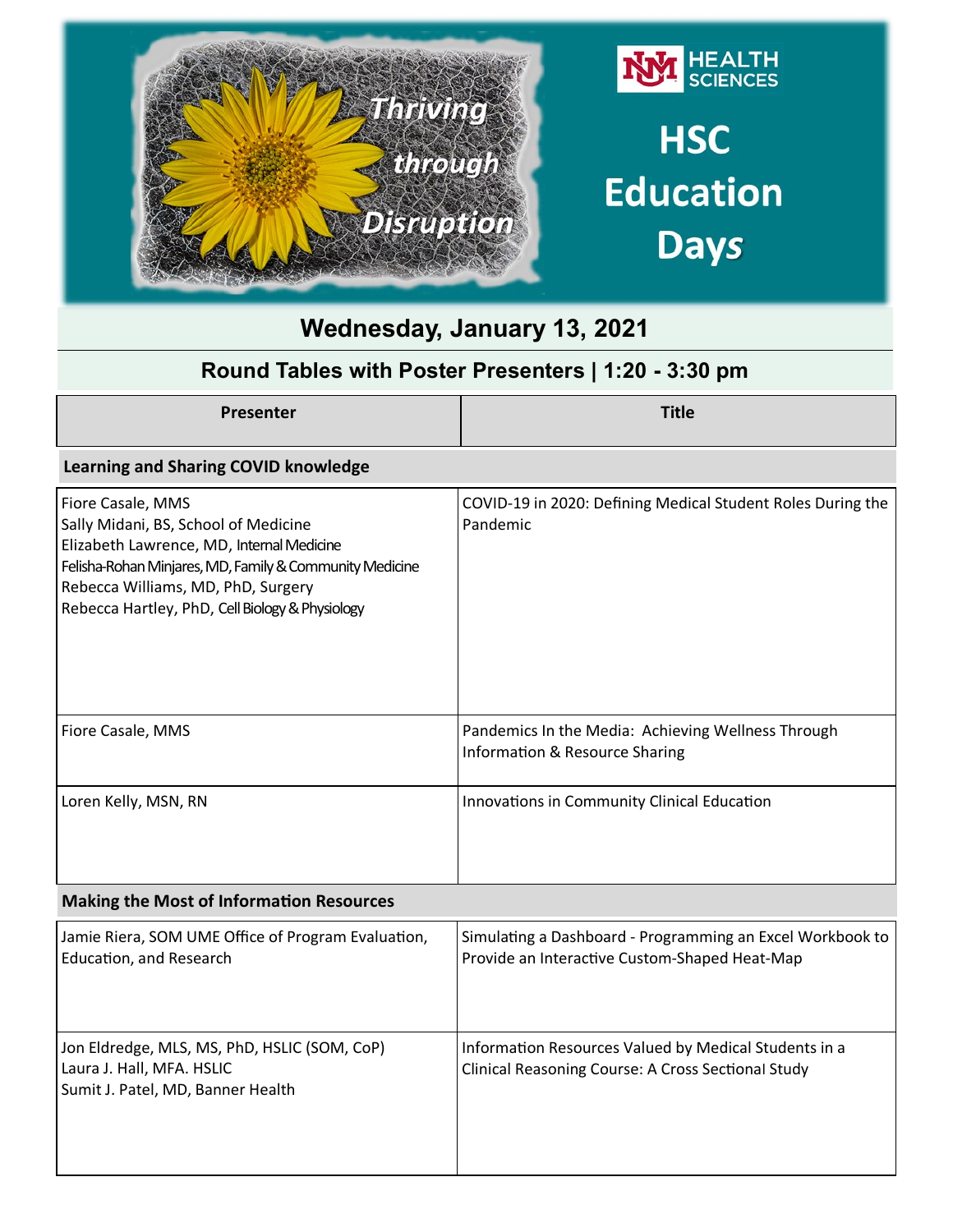

## **Round Tables with Poster Presenters | 1:20 - 3:30 pm**

**Presenter Title**

#### **Maximizing the Effectiveness of Online Learning**

| Judy Liesveld, PhD, PPCNP-BC, CNE, College of Nursing<br>Kimberly Petrovic, PHD, MSN, MA, RN, WNMU<br>Teresa Leon, PHD, RN, ACNS-BC, NMSU<br>Susan Groham, MSN/Ed, RN, Luna Community College<br>Mary Wright, MSN, RN, College of Nursing | Nursing Education: From Classroom to Computers-The New Mexico<br>Nursing Education Consortium's Collaborative Problem-Solving<br>During the Pandemic |
|-------------------------------------------------------------------------------------------------------------------------------------------------------------------------------------------------------------------------------------------|------------------------------------------------------------------------------------------------------------------------------------------------------|
| Rebecca Hartley, PhD, Cell Biology & Physiology<br>Julie Jordan, DPT, OCS, Cell Biology and Physiology                                                                                                                                    | Virtual Anatomy                                                                                                                                      |
| Mary Thelander Hill, MOT, OTR/L, ATP,<br>Occupational Therapy                                                                                                                                                                             | Strategies to Support Online Student Success                                                                                                         |

#### **Simulating Education and Practice Settings**

| Mary Wright, MSN, CNS, CNE, College of Nursing/                                                        | Consortium collaboration for success with computer-based clinical                                      |
|--------------------------------------------------------------------------------------------------------|--------------------------------------------------------------------------------------------------------|
| New Mexico Nursing Education Consortium                                                                | simulation: Making a checklist                                                                         |
| Mary Wright, MSN, CNS, CNE, College of Nursing/                                                        | The Bitmoji Office or Classroom - A Possibility for Healthcare                                         |
| New Mexico Nursing Education Consortium                                                                | Education                                                                                              |
| Sarah Burns, DO, MS, Internal Medicine                                                                 | Mock Paging Program in Internal Medicine Boot Camp Transition to                                       |
| Mary Lacy, MD, FACP, Internal Medicine                                                                 | <b>Residency Course</b>                                                                                |
| Sarah Patel, MSN, College of Nursing                                                                   | Escaping the Boredom of Online Learning: The Implementation of<br>Virtual Escape Rooms                 |
| Sarah Patel, MSN, College of Nursing<br>Heidi Orehek, MSN<br>Adreanne Cordova, MSN, College of Nursing | The Impact of Virtual Simulations on Undergraduate Nursing<br>Student Success in Managing Patient Care |